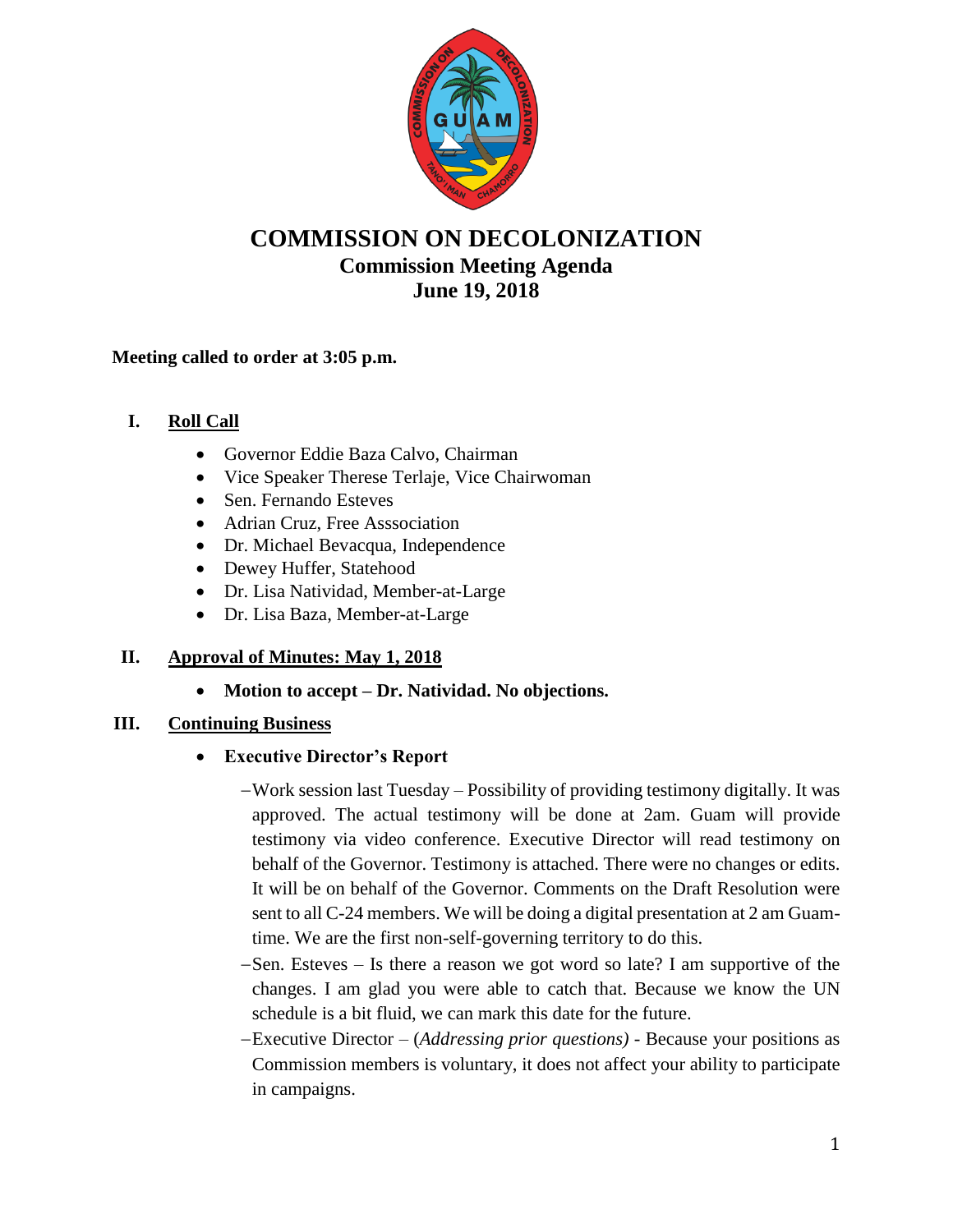

#### **Financial Report**

Financial report is attached.

## **Task Force Updates**

- *Free Association Task Force – Adrian Cruz, Chairman*
	- Working on podcasts It can garner up to 6-10,000 views and listens – much more than village meetings.
- *Independence Task Force – Dr. Michael Bevacqua, Chairman*
	- Ayuda I Manyainata War Claims Event
		- a. Last month we helped 85 people fill out their war claims forms.
	- General Assemblies
		- a. Next Thursday, June 28, 6pm we will be honoring Richard Taitano and talking about how we could bring in elements of indigenous government similar to other islands
	- Haleta Hikes
		- a. Pagat this Saturday at 9 a.m.
	- Podcasts
		- a. We had a successful fino' CHamoru podcast last week. We are trying to engage politicians.
	- Na'la'la' Concert
		- a. July 4, Adelup

## *Statehood Task Force – Dewey Huffer, Member*

- Working towards general meeting with our new statehood members.
- Float at the liberation parade pass out fliers
	- a. Mayor Hoffman The fees will be waived. All task forces could have floats at the parade. Please fill out the forms. There are some briefings that will be read by PBS, so be sure to do that. You have a chance to educate those at home as well. You may also want to contact DPR about possibly getting a spot along parade route for the Commission.
- Working on revamp of the website, possible social media platform
- Adrian Cruz Do you know the other members of your task force? Do you have the required 7 members? If you started this again, could you have seven people constitute a group? Is that a possibility?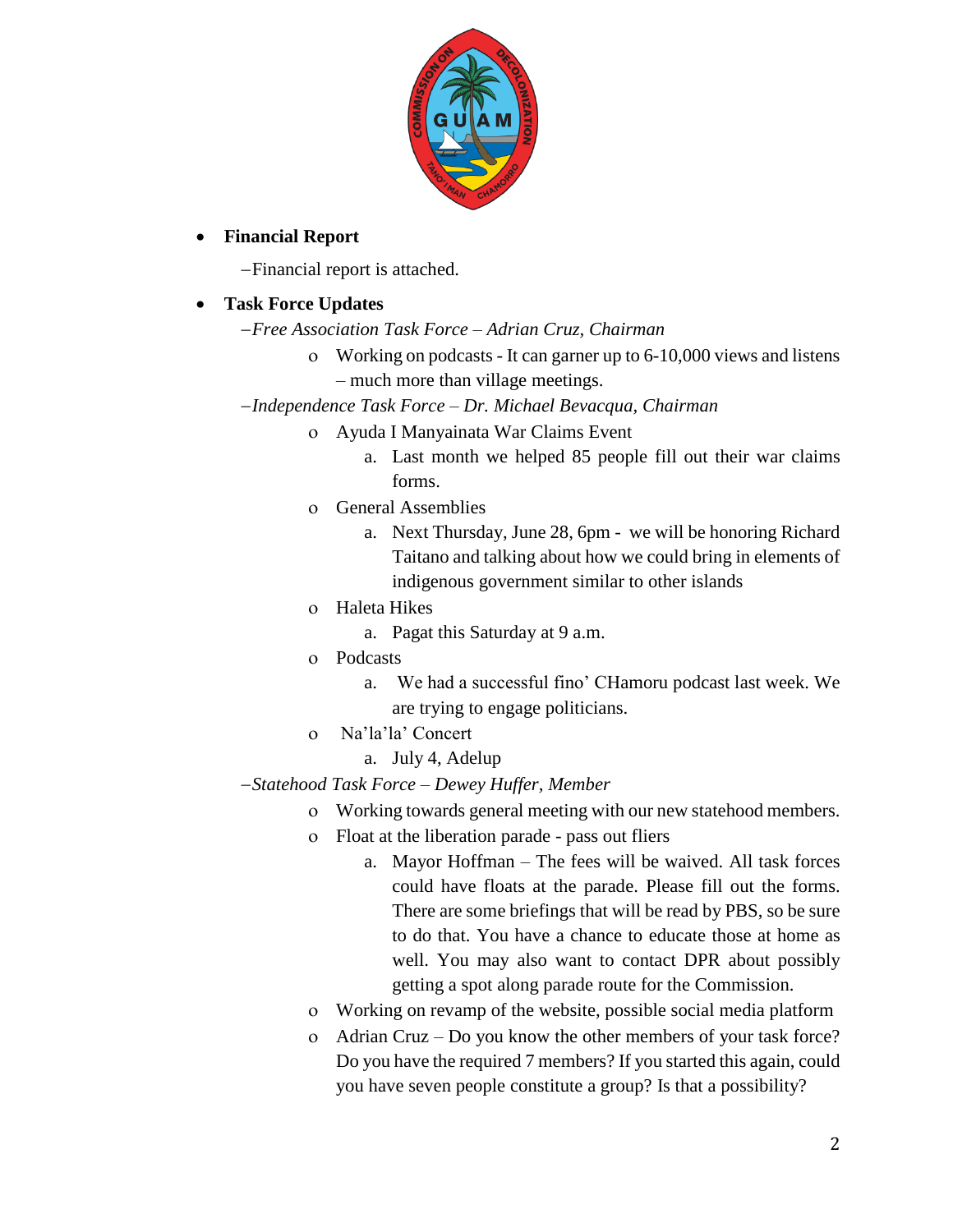

- Chairman The only changes that can be made with membership are within the task force itself. If you don't feel that some folks can participate for whatever reasons, you have to make this decision.
- Vice Chairwoman They need to work it out among themselves. The chairs have been active.
- Dr. Bevacqua if I remember the law correctly, it's very vague. There is no process which indicates how the task forces form themselves. It leaves the possibility that if a group is not effectively representing a status option, the commission could recognize a different group to represent the status.
- Sen. Esteves I think any issues should be addressed within the task force and not here. I don't want the record to reflect that we are taking a position on your task force.
- Chairman I've talked to the chairs, and they've been on the Commission for so long. After 20 years of pushing, it can be taxing. Both have been committed for so long, and they have not seen progress over the years, so I understand their frustrations. It's nice to see someone young a part of this advocacy. Thank you so much.

## **Work Sessions**

- Next meeting: July 3
- Next work session: July 10 regroup on UN.
	- We are interacting with the UN so much more we want to keep those relationships

## **IV. New Business**

- Na'la': Songs of Freedom Concert
	- The first na'la'la concert, we had 800 people showed up. The second concert will be July 4. We have it there because of the significance in terms of public mobilization and community protest and outreach.
	- We are inviting the Commission and other task forces to set up a table. Attendees will be interested in political status change. We will have tents, tables, and chairs. Just bring your materials.

## **V. Open Discussion**

• Sen. Esteves – Was the pamphlet passed out at the gubernatorial debate from the Commission?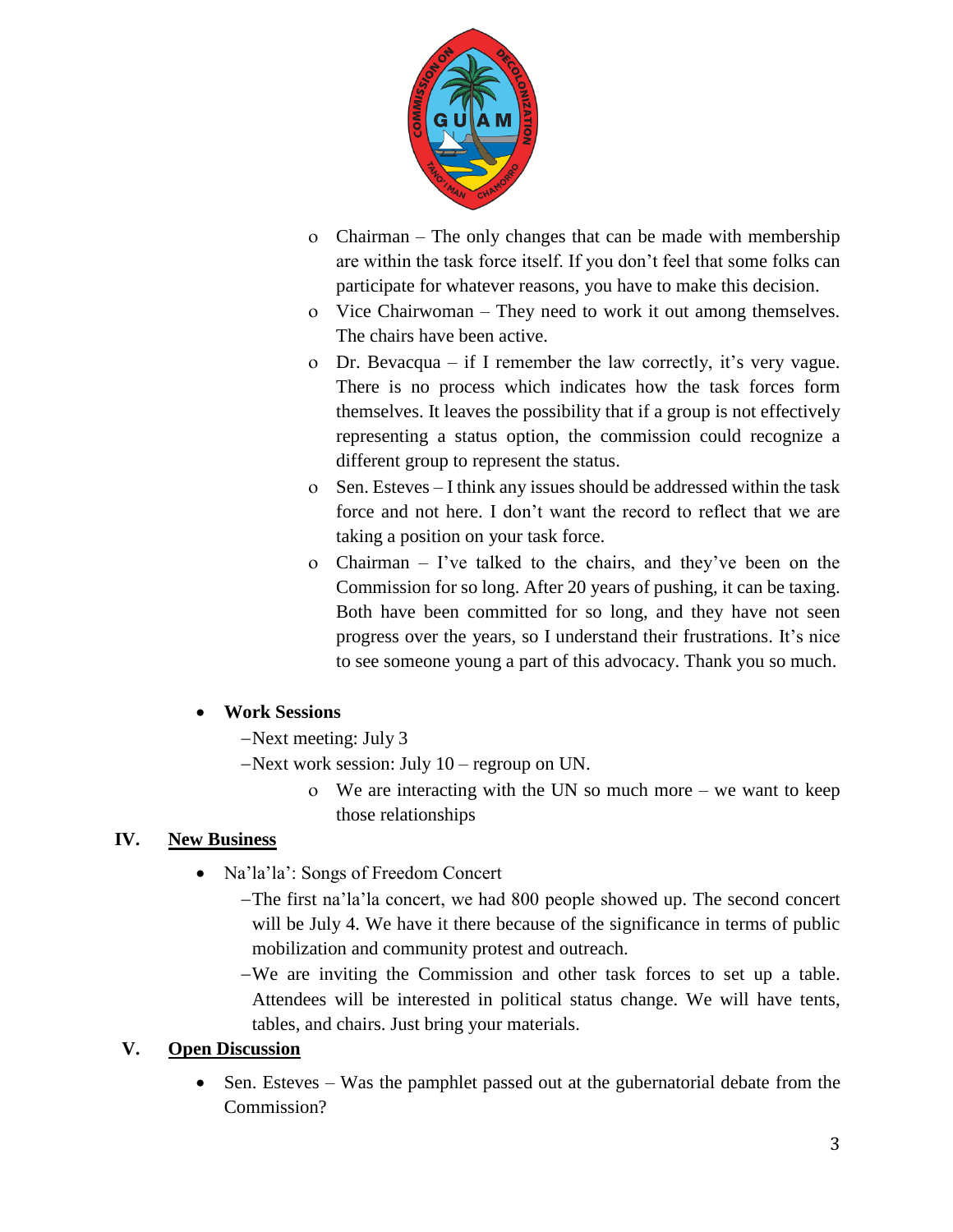

- Adrian Cruz That was from Statehood.
- Sen. Esteves I wasn't sure if it was provided by the University or the Commission. I think it's important that information put out by COD or the task forces is up to date.
- Vice Speaker I think it's important when it's clear that when we're acting, we're acting by majority vote, and that we have decided what we want to be represented with when represented at places. For example, this regional seminar – our Director said she represented the Governor, but the paper show she's representing the Commission. You did a good job, but I have to say that this Commission needs to be on top of the deadlines and plan in advance. We need to stay united and move forward. The discussion we need to have to get there is very important.
- Executive Director I did not represent the Commission. The invitation goes to the highest state official, who is the Governor. I did send out my testimony prior to presenting. We have been open about communicating with the members and we want to keep that. We will continue to send emails to all Commission members in the future.
- Dr. Natividad I think we should start talking about October. You should add that to the agenda.
- Vice Chairwoman we need to start preparing our testimony. If we are inadequate in research, we know where, or if we need consensus we can see which parts need to be worked on.
- Dr. Natividad I think the Committee's draft is already adopted. For the next two weeks, they're receiving testimonies. I have been trying to grapple with when we influence the resolution. The UN themselves will never come to us and ask for feedback. There is a very small window. Part of the question for October is – can we afford to go? If we need to talk about resources now, then we need to have that conversation now. Digital Testimony is great and has never been done by a NSG Territory, but we do lose out on meeting with the different ambassadors to garner support. I suggest that we put the C4 as an agenda item in the July Meeting so we can start drafting a statement.
- Vice Chairwoman we were disturbed to hear that the draft is pretty much done by the time the meeting in October occurs. We have to regroup and stick to the principle that we need to all agree to move forward. We should also put together a list of people we think we should visit while we are there – as well as who is on the Committee.